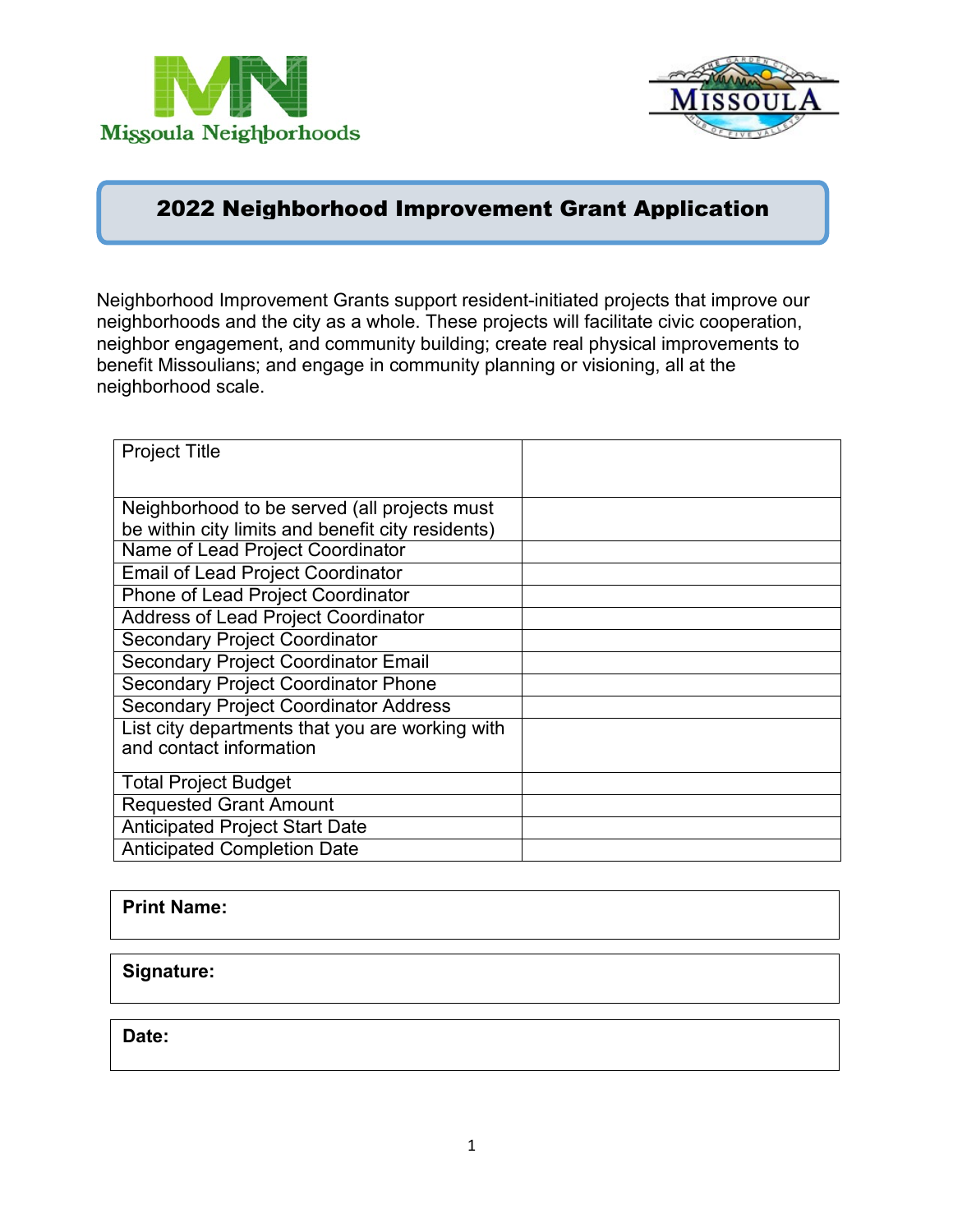



# **Project Description**

- 1. Provide project goals and a description that conveys the vision and details of the proposed project. Describe the following:
	- how this project will improve the physical dynamics of the neighborhood;
	- how this project is in the service of parks and open space, public or functional art, transportation calming or streetscapes, furthering accessibility, etc.; and
	- which City, County, State, or private organizations are involved in your project and how they are involved.

(Attach relevant documents such as photographs, designs, drawings, or outlines to support the project and convey the vision for the project.)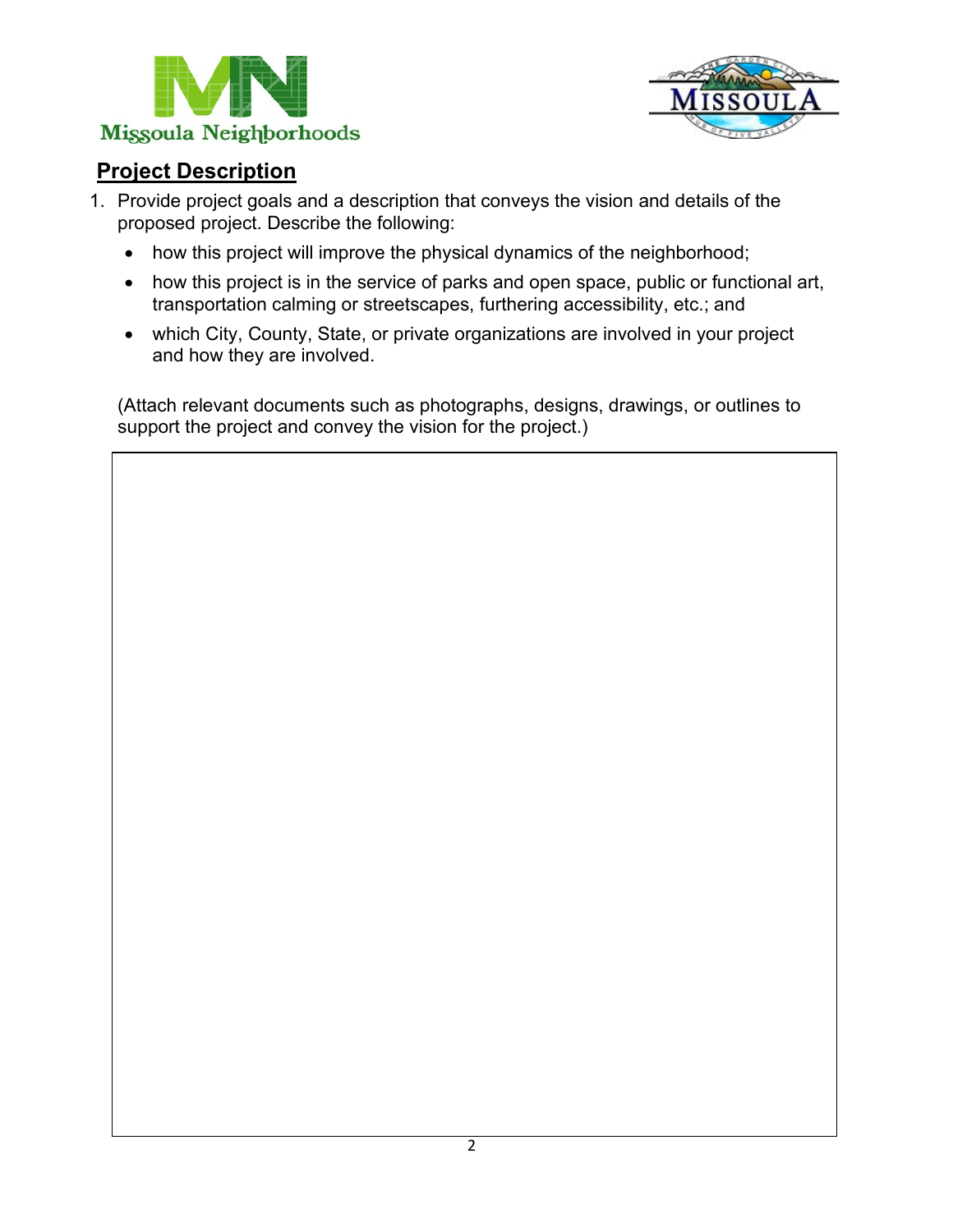



2. If the project has received previous funding by Missoula Neighborhoods, please clarify the year(s), fund total(s), and provide a brief update on the statusof the project.

3. Provide the address and property ownership. Describe the location and associated features including any existing easements, structures, and natural features that could be affected by the project.

(Attach a map of the site that identifies the project area, property boundaries, and associated features.)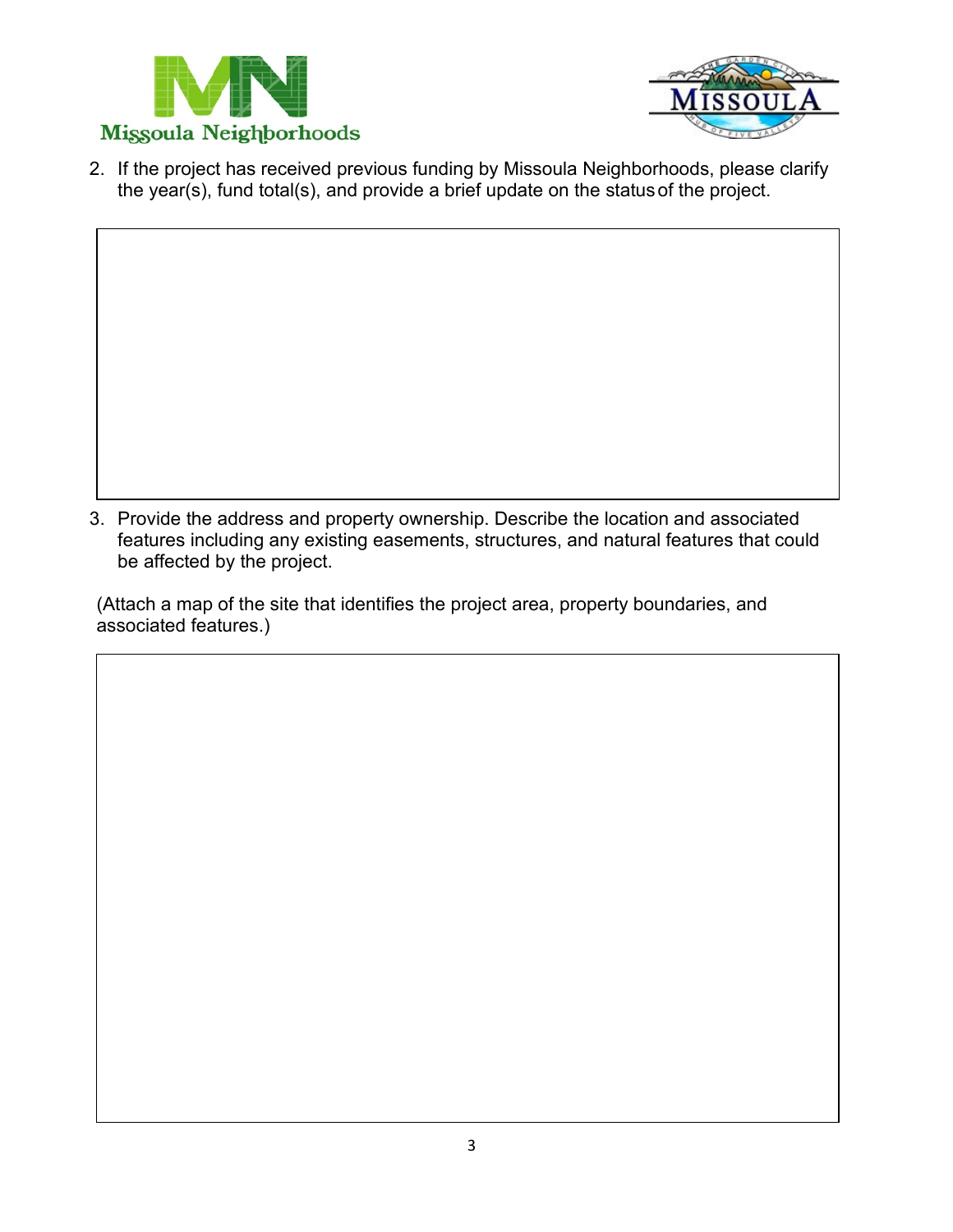



4. If this project is to be on private property, please explain how the public will be granted access, and how that access is or will become permanent.

### **Community Need**

- 5. Describe the neighborhood and community need for this project by addressing the following:
	- How was the need for the concept for this Neighborhood Improvement Grant proposal developed?
	- Does this project complete or further an existing project that has been identified as a priority by City Council, Park Board, Long Range Strategic Plan, existing neighborhood plans, or other adopted and current City Plans?

(Attach relevant documents such as neighborhood input, survey of neighborhood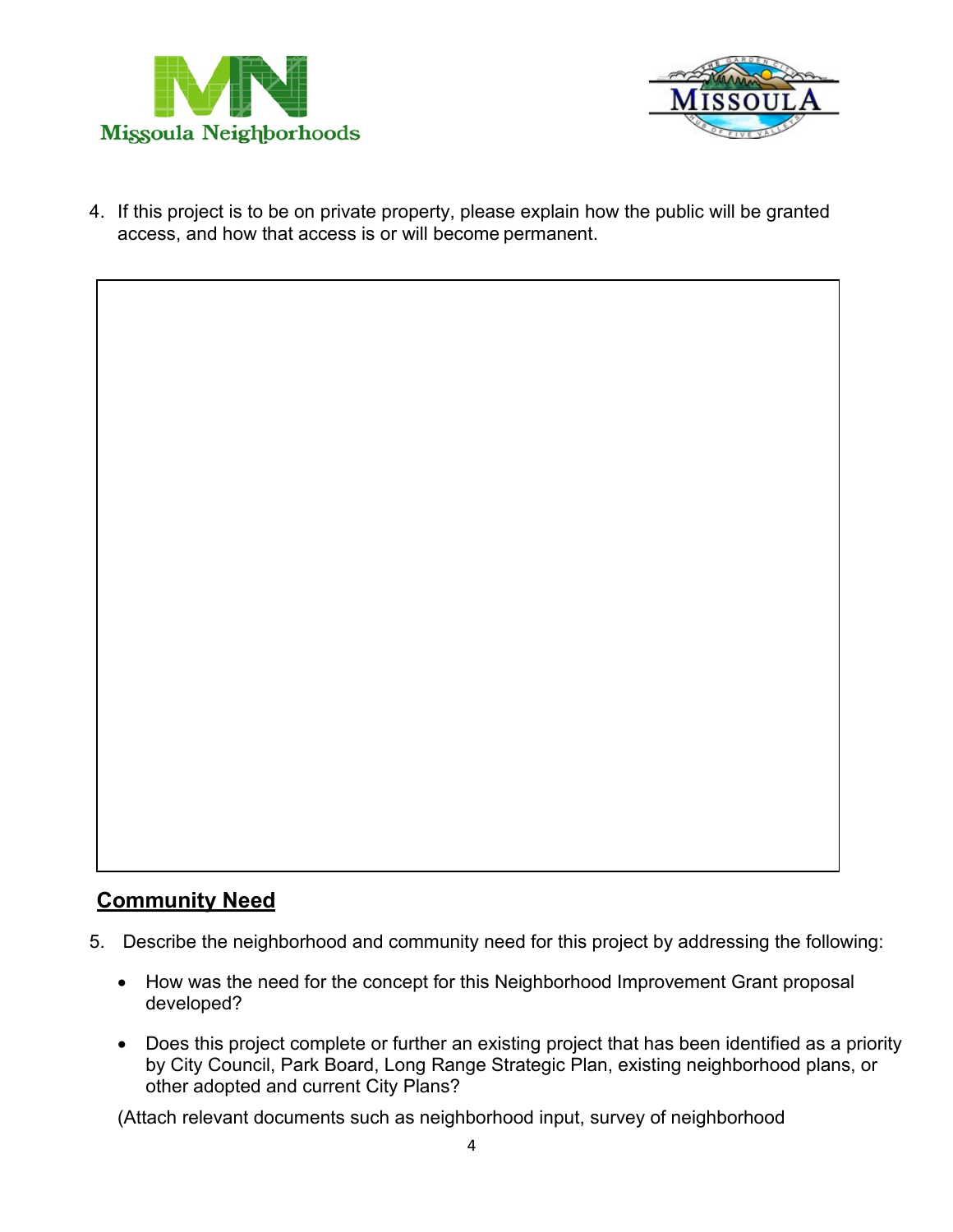



needs, and/or support from a neighborhood plan, etc.)

# **Community Benefit**

6. How does this improvement project benefit the city of Missoula as a whole and/or your neighborhood? Check the boxes that this project benefits.

| City of Missoula | Neighborhood |
|------------------|--------------|
|                  |              |

Explain the benefit that this project will provide to the target area that you identified.

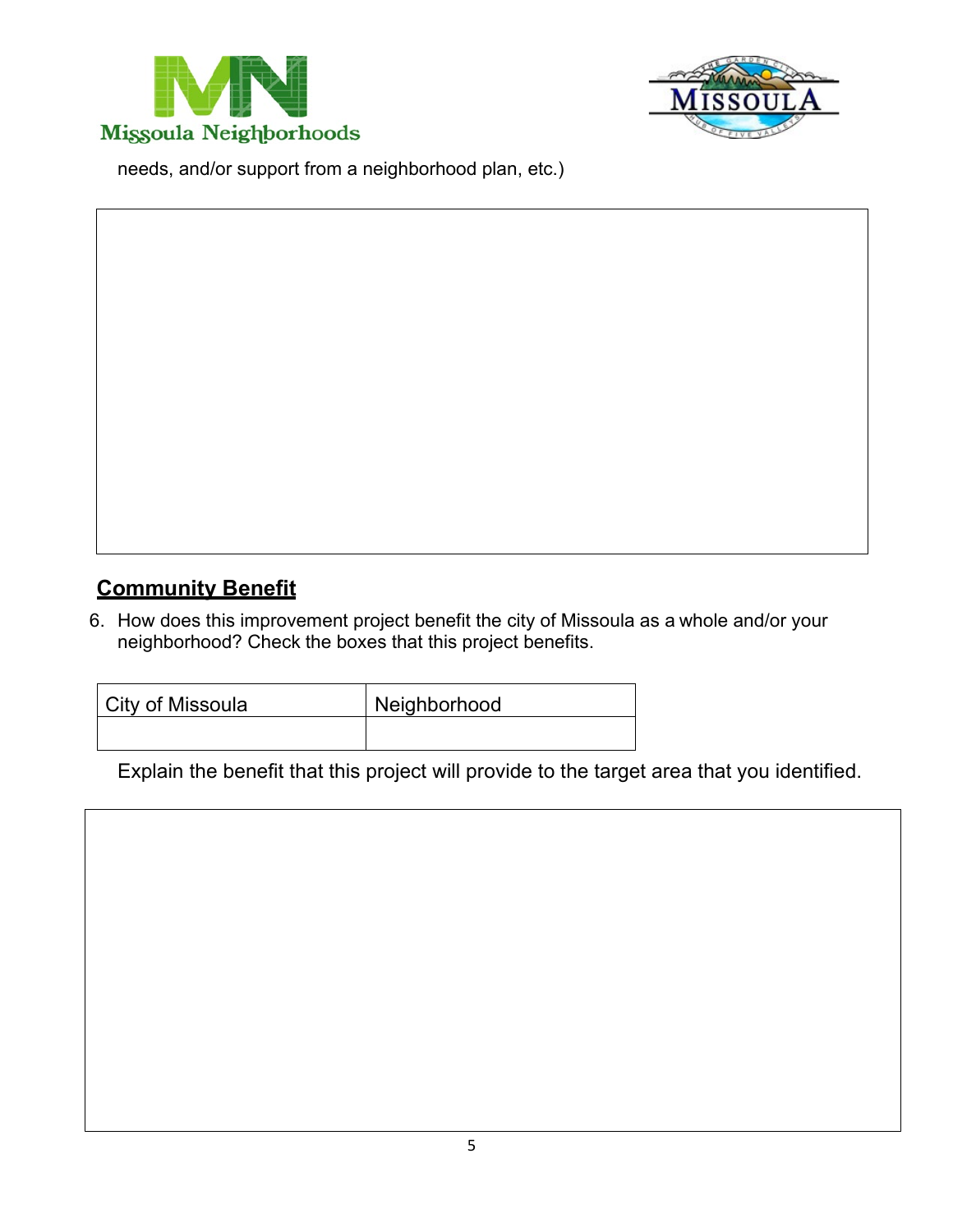



7. Describe how this project strengthens resident engagement, builds community, and/or creates opportunities for neighborhood communication, interaction and problem solving. List any engagement efforts that will help include a broad base of neighbors.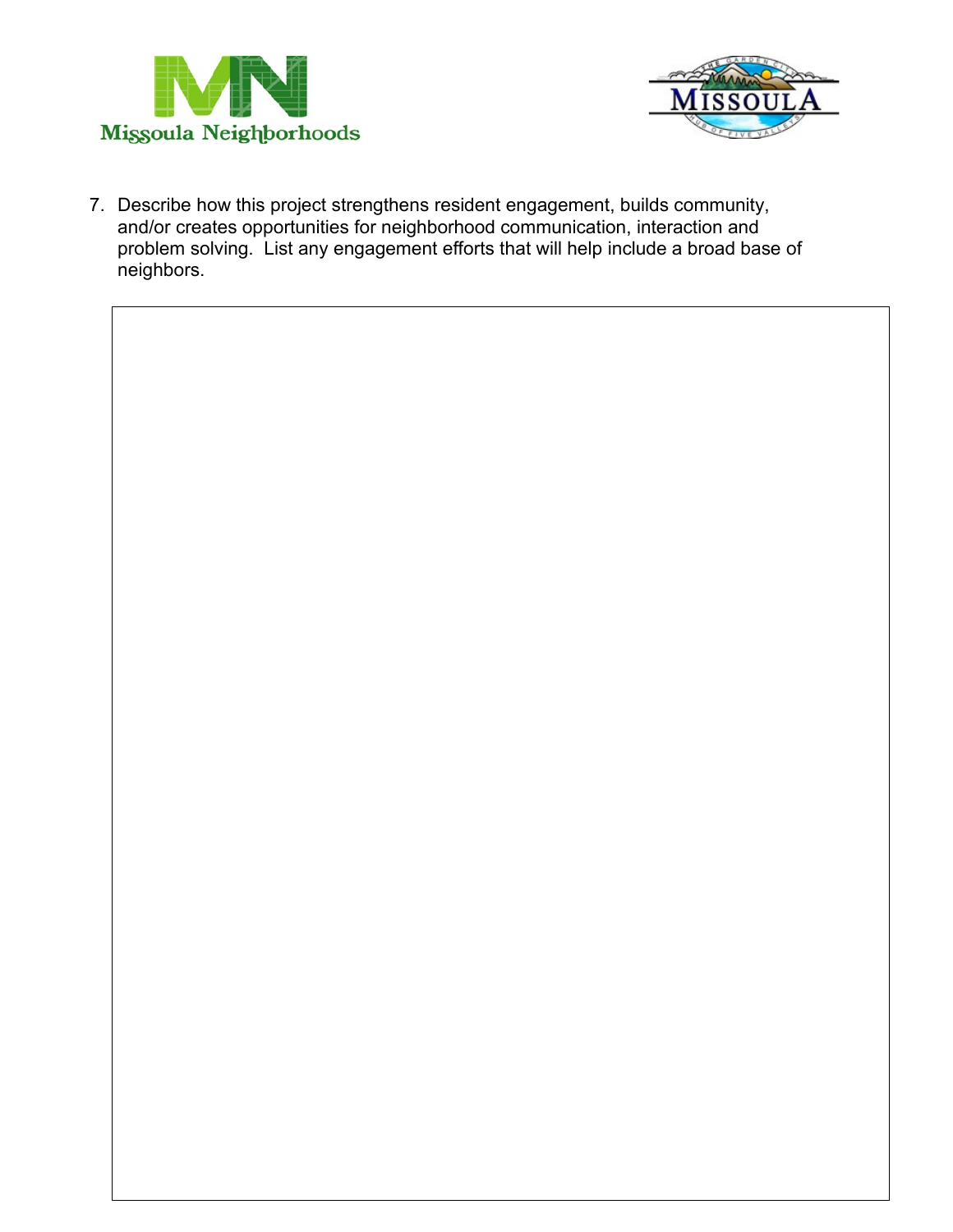



### **Community Support**

- 8. Describe the neighborhood support for the project. Documentation **must** include support from residents in the immediate area of project to be eligible. Attach:
	- Any current letters of support from partners, residents and/or sponsors. Do not include letters from City staff or elected officials.
	- Any Neighborhood Council or Association meeting agenda(s), minutes, votes, attendance sheets, and/or other meeting documentation of support for the project.
	- Any completed surveys that demonstrate need and support for the project.

7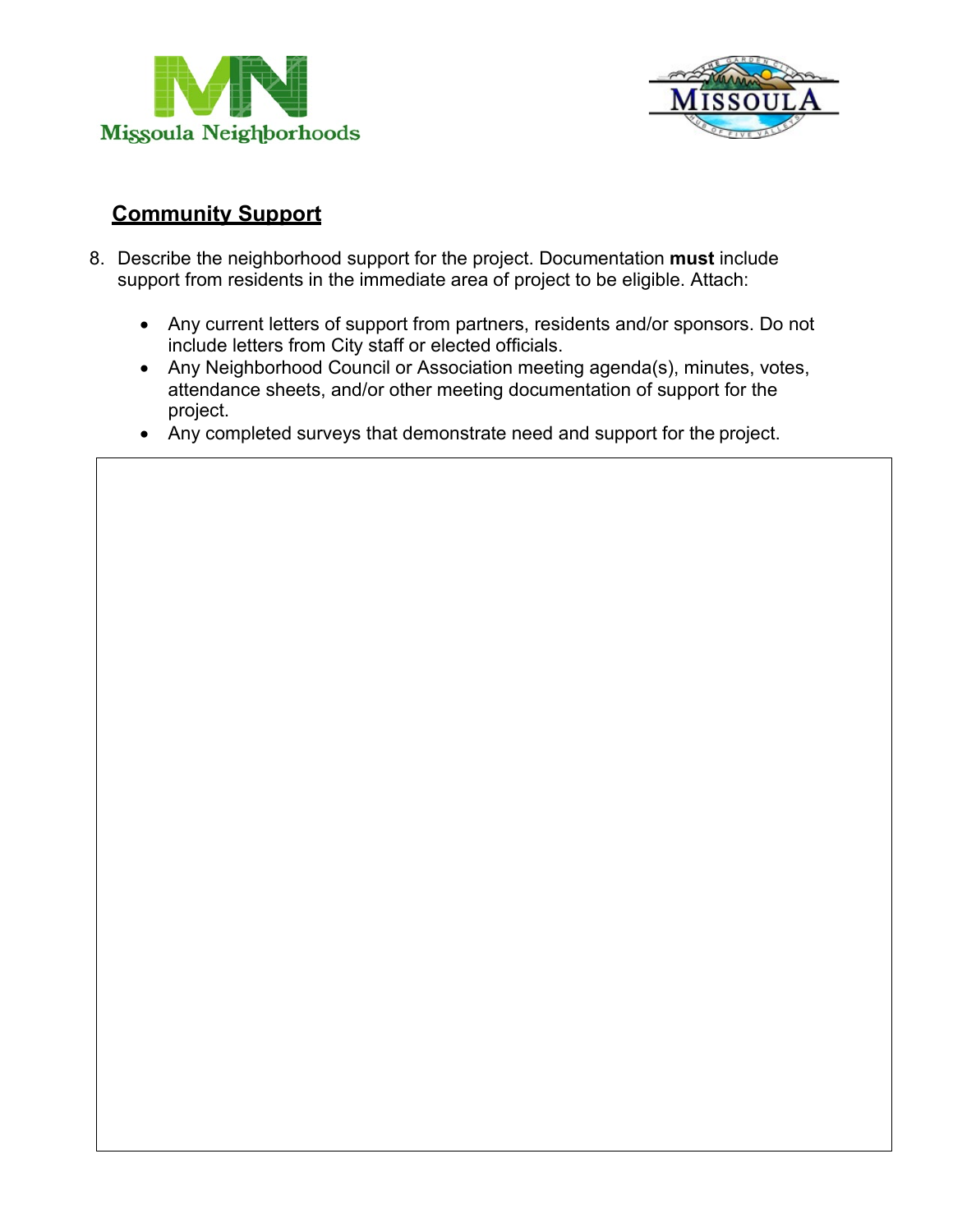



# **Project Feasibility**

This section provides a narrative describing your project budget worksheet. A sample project budget worksheet is provided. Include all applicable amounts in the budget worksheet.

(Attach documentation including but not limited to letters of commitments from each applicable funding source or resource and letter of commitments from each key volunteer.)

- 9. Provide a narrative that describes the following:
	- The level of commitment of each funding source.
	- How the project leverages the investment of other funds or resources including any matching fund, in-kind donations, volunteer time, private donations, other grants, City funds, or contributions from other entities directed to this project.
	- $\bullet$  The work that will be done by paid labor.
	- If volunteer time will be used on the project, provide the current list of key volunteers with the commitment date next to each name and list the number of hours and the number of volunteers on the budget worksheet, in-kind donations section.
	- The materials necessary for this project, and how these supplies will be provided.
	- If supplies need to be purchased, include those amounts in your budget worksheet.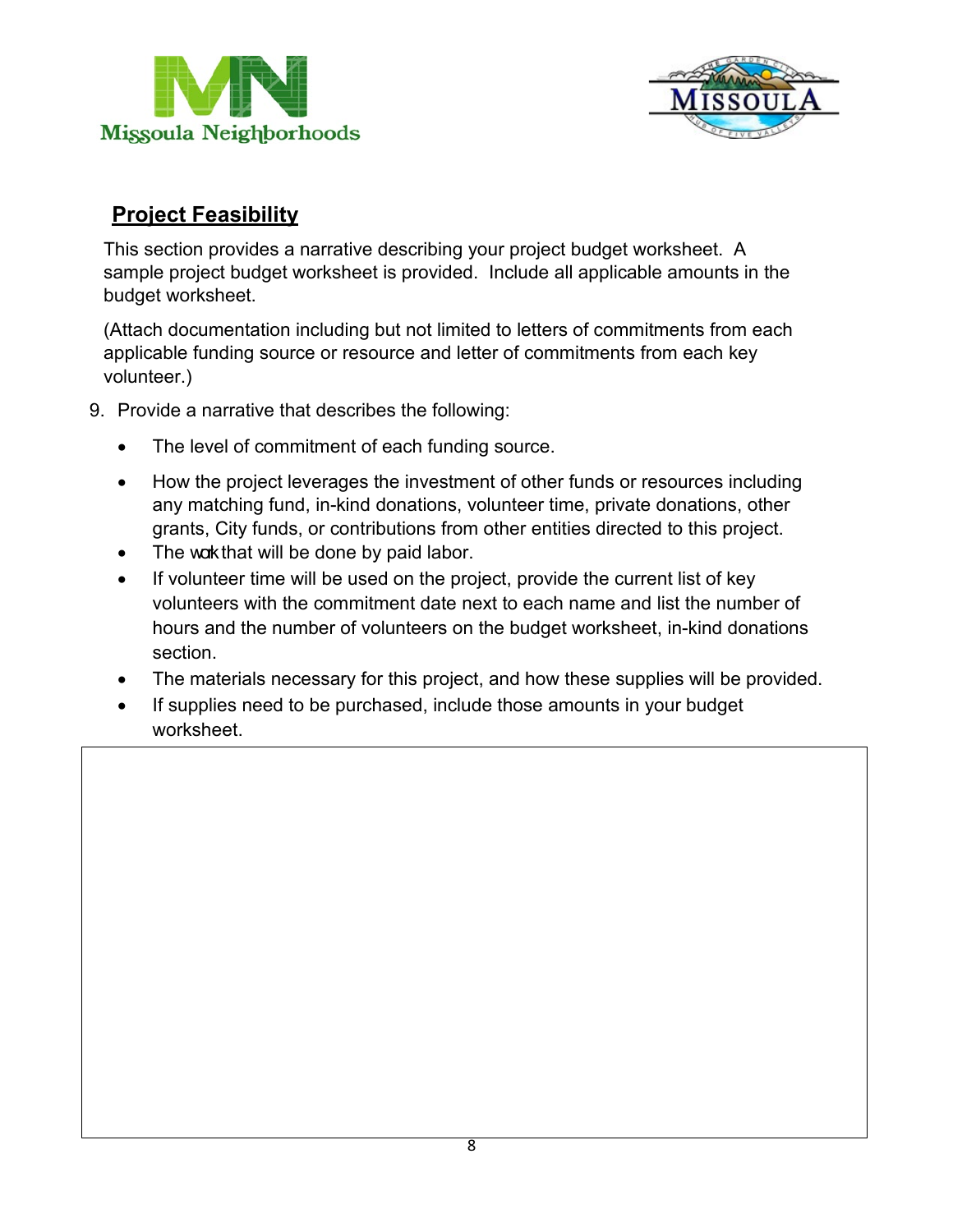



10.List all City, County, State, or private organizations that will require approval and state the type of approval required. If this project requires a permit(s) list them and describe how you have met or plan to meet these requirements. Include any costs associated with approval or permit requirements in your budget worksheet.

11.Describe ongoing or future need for maintenance and/or funding for this project after the Neighborhood Improvement Project is completed. Include potential and anticipated needs. Describe and document any commitments for future labor and/or funding from agencies, groups, etc. Future maintenance needs must be addressed and coordinated by the applicant.

**Note:** Failure to disclose the need for ongoing maintenance will disqualify a project.